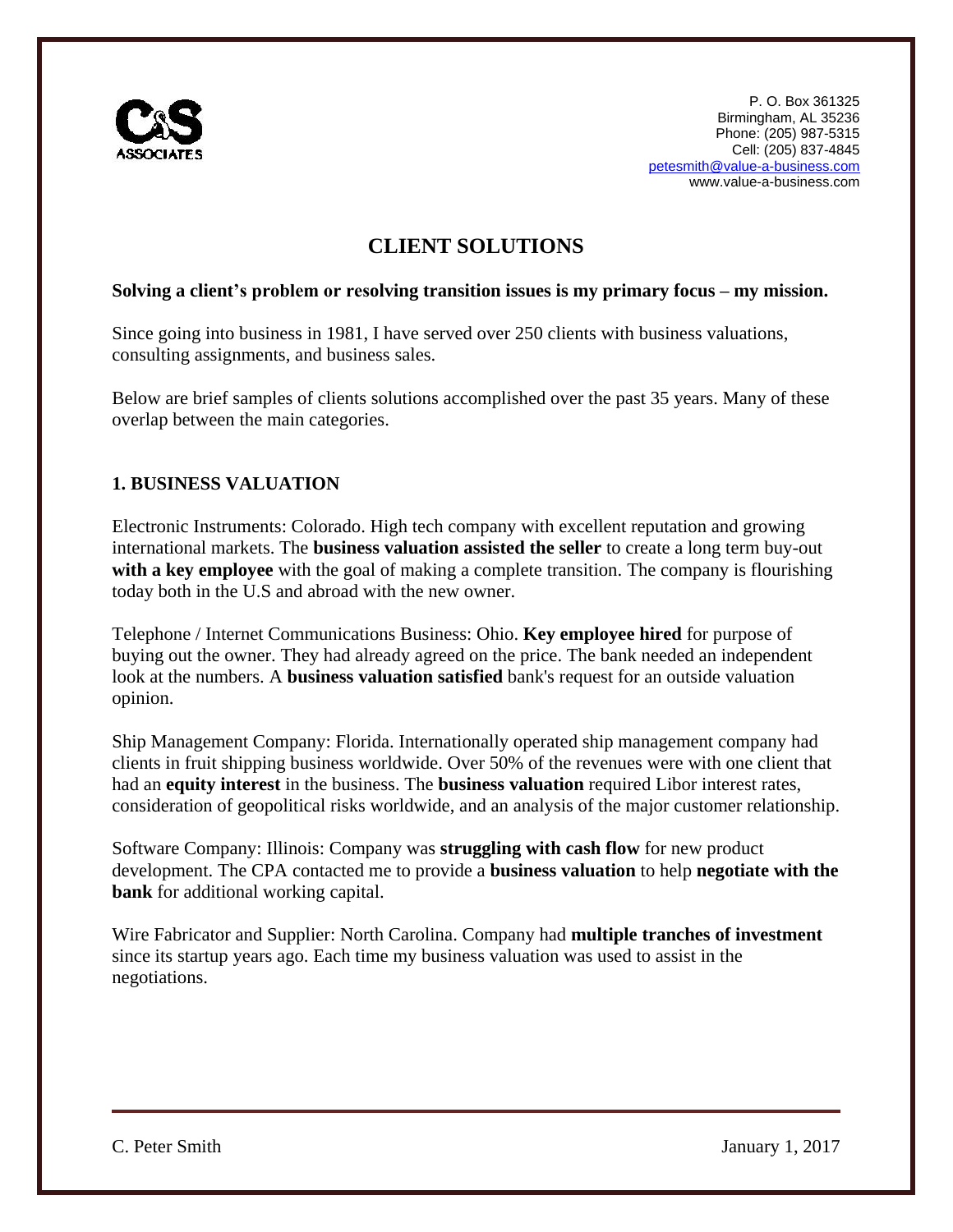

Automotive Supplier: Michigan. One outcome revealed by a business valuation for a sale was a **high tax liability**. Ignoring my advice to work with his CPA to reduce the taxes, the owner got an **offer near the business valuation** amount. Only then did he understand the tax consequences. He **refused to complete the transaction** leaving a very unhappy purchaser who had spent time and money pursing the company.

Manufacturing and Service Company: New Mexico: Retained by the client's banker, this was a **directed valuation** to determine lowest reasonable value for the fixed assets as a bulk sale to another similar company. The banker was looking for a level of comfort for their collateral that they could **justify to the banking regulatory commission**.

Fence Company: Alabama. **Business valuation for an estate** complicated by recent forecasted decline in housing market due to national mortgage crises. This was the second estate appraisal required in less than a year. Significant **differences arose that were resolved satisfactorily**.

Equipment Sales and Service: Mississippi. **Estate valuation**. Company had had two boom years after Katrina. Valuation forecast **required significant adjustments from immediate post-Katrina net cash flow.**

Service company supporting the oil drilling industry: Louisiana. **Offer by potential buyer seemed low** to business owner. A **business valuation revealed a much high value** and the offer was declined. Owner appreciated the confirmation of his "gut feeling."

Software Development Company: Africa. Owner needed preliminary opinion of **fair market value** to represent company to **prospective investors** based on forecasted net cash flow. Assignment required preliminary analysis of in-country risks in a less than stable geo-political situation.

# **2. FAMILY AND/OR OTHER STAKEHOLDERS SUCCESSION ISSUES**

Electrical Sales and Service Company: Tennessee. Company was an **ESOP**. A new **annual business valuation** approach was required to update the employee's interests in the company and provide a value for retiring employees. Previous valuations were based on public company multiples resulting in highly **overvalued retirement packages** that threatened to **bankrupt** the company.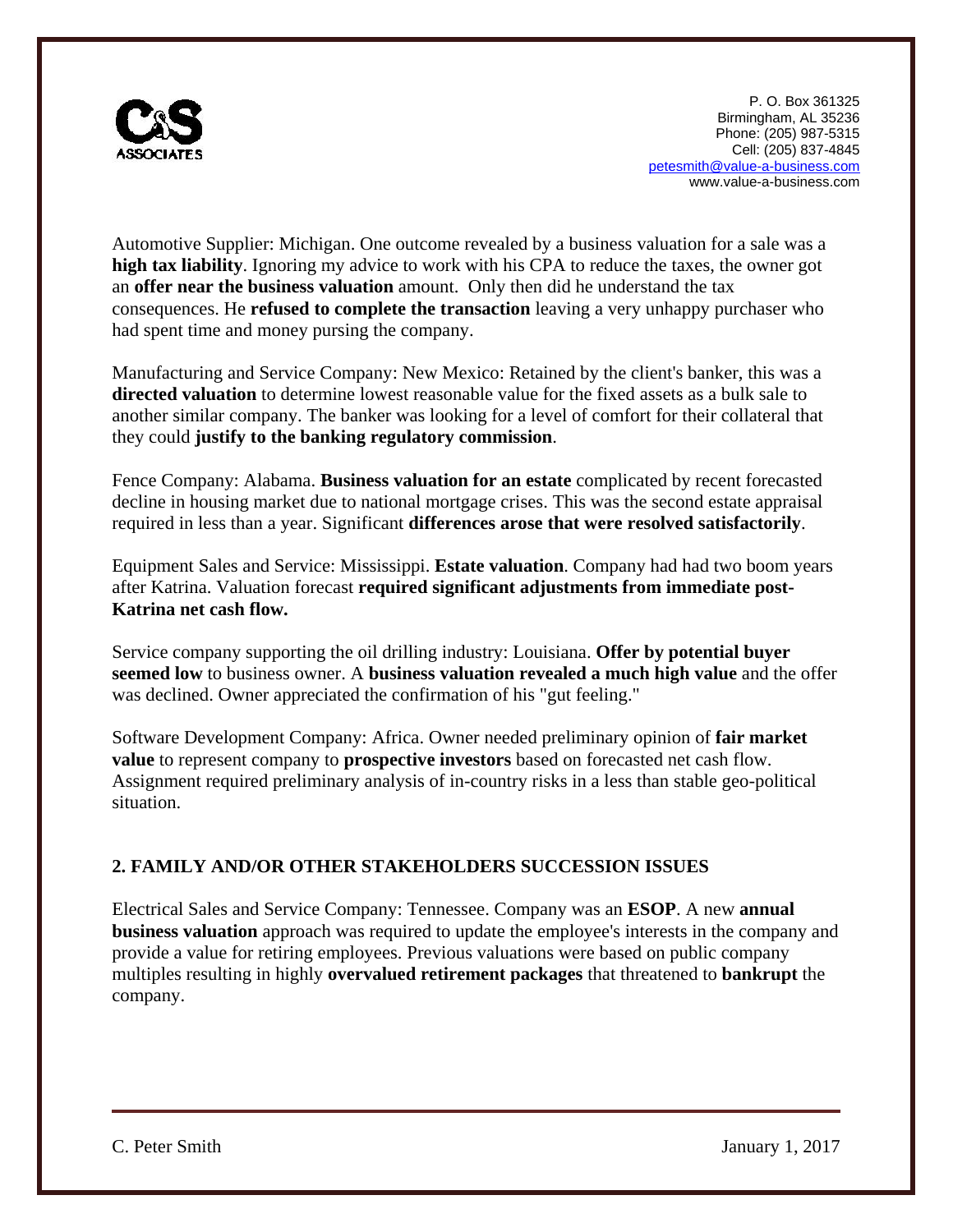

Electrical Sales and Service Company: Illinois. One person, who was the majority owner, key manager, and parent, was **terminally ill**. Two customers were over 60% of the business. Even though the company was very profitable, the loss of the key manager and the risk of losing the two customers justified a low **business valuation for estate** purposes.

Electrical Manufacturer: Texas: The unexpected **death of the owner's spouse** created a need for a business valuation for settling the estate. The company had multiple product and service lines with different levels of profitability, serving different markets, and with different projected growth rates. The resulting **business valuation required consideration of each of these factors**.

Electrical Repair Company: South Carolina: I was retained by the **spouse's attorney in a nasty divorce**. She believed her contribution to the business was considerably more than the husband had offered. We settled on a value the night before the judge was to make the final decision. While our **business valuation** was much higher that the offer, the husband and his attorney **feared that an even higher value** from an inexperienced judge was possible.

Industrial Service Business: Alaska: This was a **messy divorce** proceeding. The owner's exspouse used unrealistic, "cocktail party", rules-of-thumb to value the business. Certain unique factors were included given the isolated location. I was grilled by the spouse's attorney over my credentials and credibility. The parties settled on my **business valuation** amount the next day.

Industrial Service and Supply Company: Minnesota. **Father and Son** were waiting for the other to raise the issue of passing the business. The **business valuation became the key** instrument for initiating the eventual very successful transition. Both generations and their spouses were pleased with the results.

Industrial Service and Supply Company: Alabama. **Two partners** who had worked together for years wanted an **amicable parting** of the ways. I was retained by both parties with the understanding that whatever the results, one would purchase the other's interest at that amount. They **completed the deal** at the recommended amount in the **business valuation**.

Retail Knitting Supplies Store: Pennsylvania. Client and partner **disagreed over the future** of the business. Dissention between the partners over work hours, compensation, and perks caused the business to suffer and profits to vanish. A **business valuation helped** one partner to buy out the other.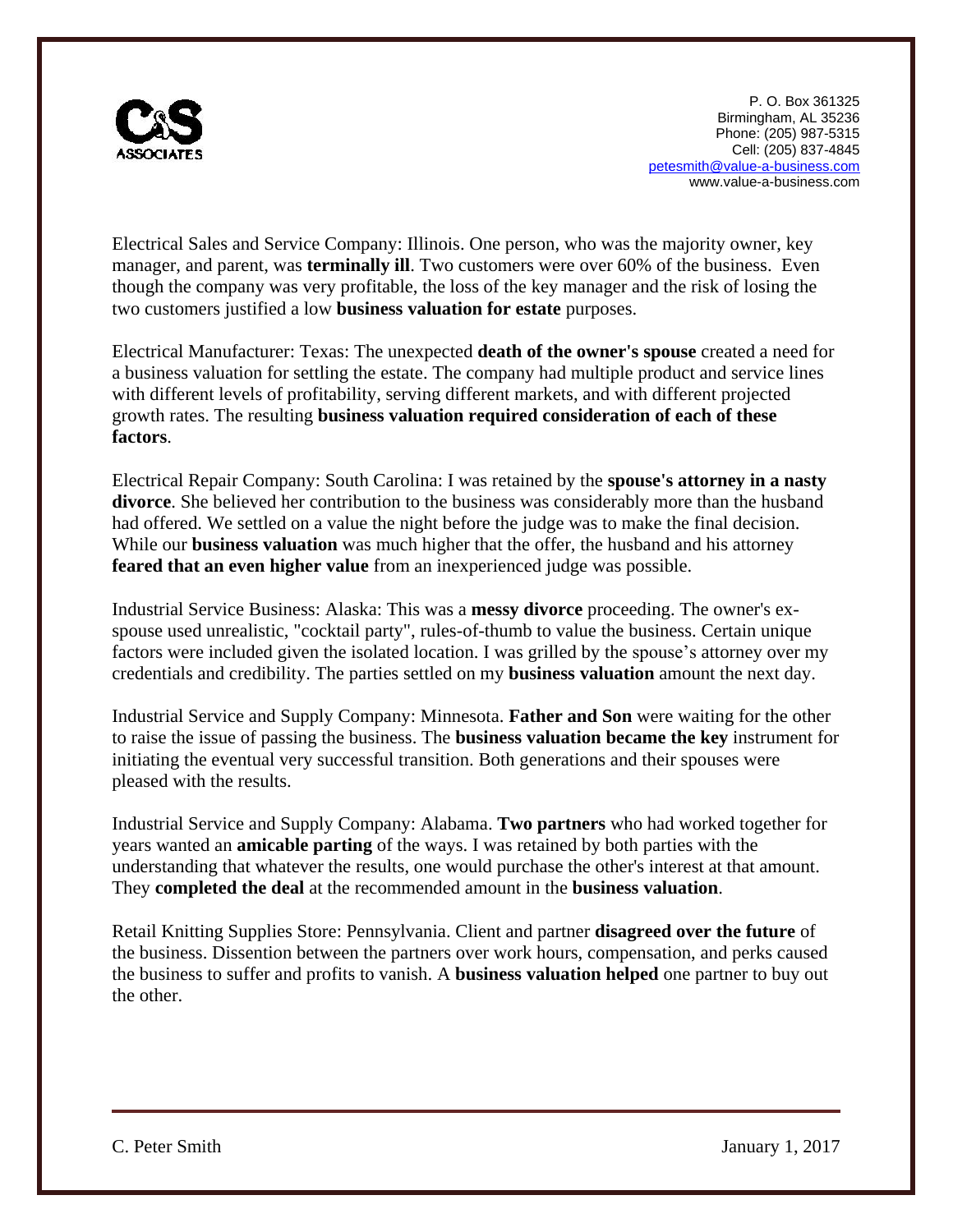

Home Accessories Import Business: Florida. **Owner decided to return to school**. Businesses in U.S. and South America needed to be divided. My **negotiations** on the owner's behalf for sale of the company were based on the **business valuation** of the U.S. interests only.

Decorative Hardware Manufacturer: Illinois: Company manufactured decorative hardware for one time use. Unique niche market had constant growth and serious competition. The **business valuation** assisted the owner's CPA firm with a **complete estate plan**.

An appraisal that didn't happen: Mid-Atlantic: The parents exchanged their stock in the company in return for a **fixed lifetime annuity**. The children ended up as the owners. We subsequently determined the **present value of the annuity was way more than the** value of the company. This transaction created an immediate negative net worth, wiped out the company's borrowing power, and set off years of family dissention. A **business valuation before the original** exchange might have prevented the later problems.

Fraud: Western State. After I made several recommendations to improve the value of the business, the owner carried out many of them. As time progressed, there were no changes. The result was the uncovering of a **fraud of many hundreds of thousands of dollars**. Without the initial **business valuation and recommendations**, the **fraud might have continued** for many more years.

Wine Tele-Sales: California: **Partnership dispute for buyout**. Relatively new company with negative net worth and potential future sales growth. **Business valuation was used in the settlement negotiations**.

Pool Route Company: Washington. **Highly contested divorce**. Performed business valuation and **testified for husband**, a minority partner with another unrelated owner. Solid data of good comparable transactions in the same industry. Very defendable business valuation. **Appraisal fair value of husband's minority interest accepted by court**.

Coal Mining Service Company: West Virginia: **Business Appraisal Review**: Ugly family dispute between sibling owners of company. The appraisal prepared by another firm was not replicable. It included many analytical gaps, numerical errors and mistakes in the application of generally accepted appraisal practices. My business appraisal review **assisted the attorneys for the minority sibling to achieve an equitable settlement**.